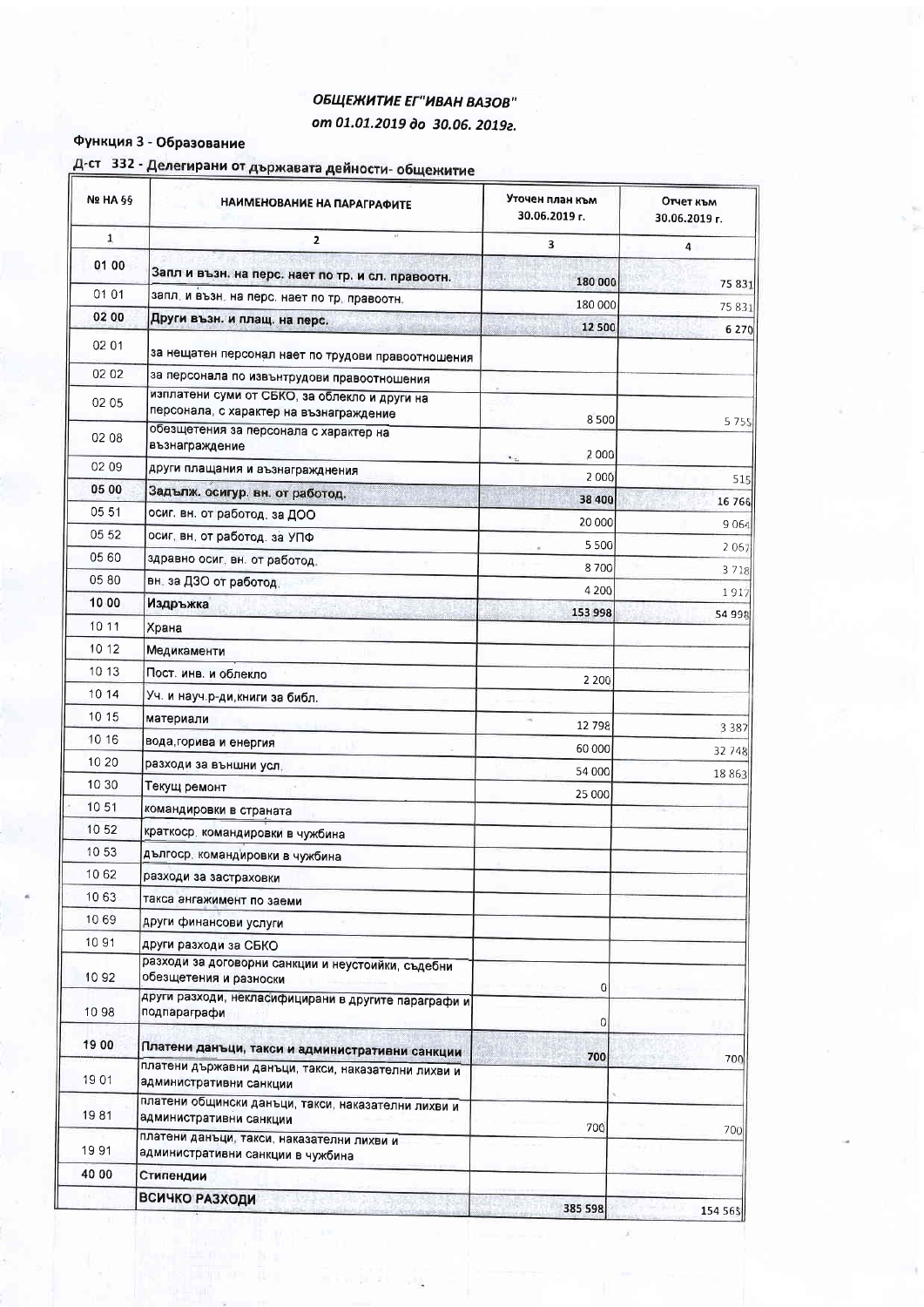|                   |                   | Основен ремонт на ДМА                                                | 51 00 |
|-------------------|-------------------|----------------------------------------------------------------------|-------|
|                   |                   | Придобиване на ДМА                                                   | 52 00 |
| 10 000            | 10 000            | Придобиване на компютри и хардуер                                    | 52 01 |
| 10 000            | 10 000            | Придобиване на сгради                                                | 52 02 |
|                   |                   | Придобиване на друго оборудване, машини и<br>съоръжения              | 52 03 |
|                   |                   | Придобиване на транспортни средства                                  | 52 04 |
|                   |                   | Придобиване на стопански инвентар                                    | 52 05 |
|                   |                   | Изграждане на инфраструктурни обекти                                 | 52 06 |
|                   |                   | Придобиване на други ДМА                                             | 52 19 |
|                   |                   | Придобиване на НДА                                                   | 53 00 |
|                   | ۵ı                | Придобиване на програмни продукти и лицензи за<br>програмни продукти | 53 01 |
|                   |                   | Придобиване на други нематериални дълготрайни<br>активи              | 53 09 |
|                   |                   | ВСИЧКО КАПИТАЛОВИ РАЗХОДИ                                            |       |
| 10 000<br>164 565 | 10 000<br>395 598 | ВСИЧКО Р-ДИ ПО БЮДЖЕТА                                               |       |



Телефон: 0889 280 492

6.N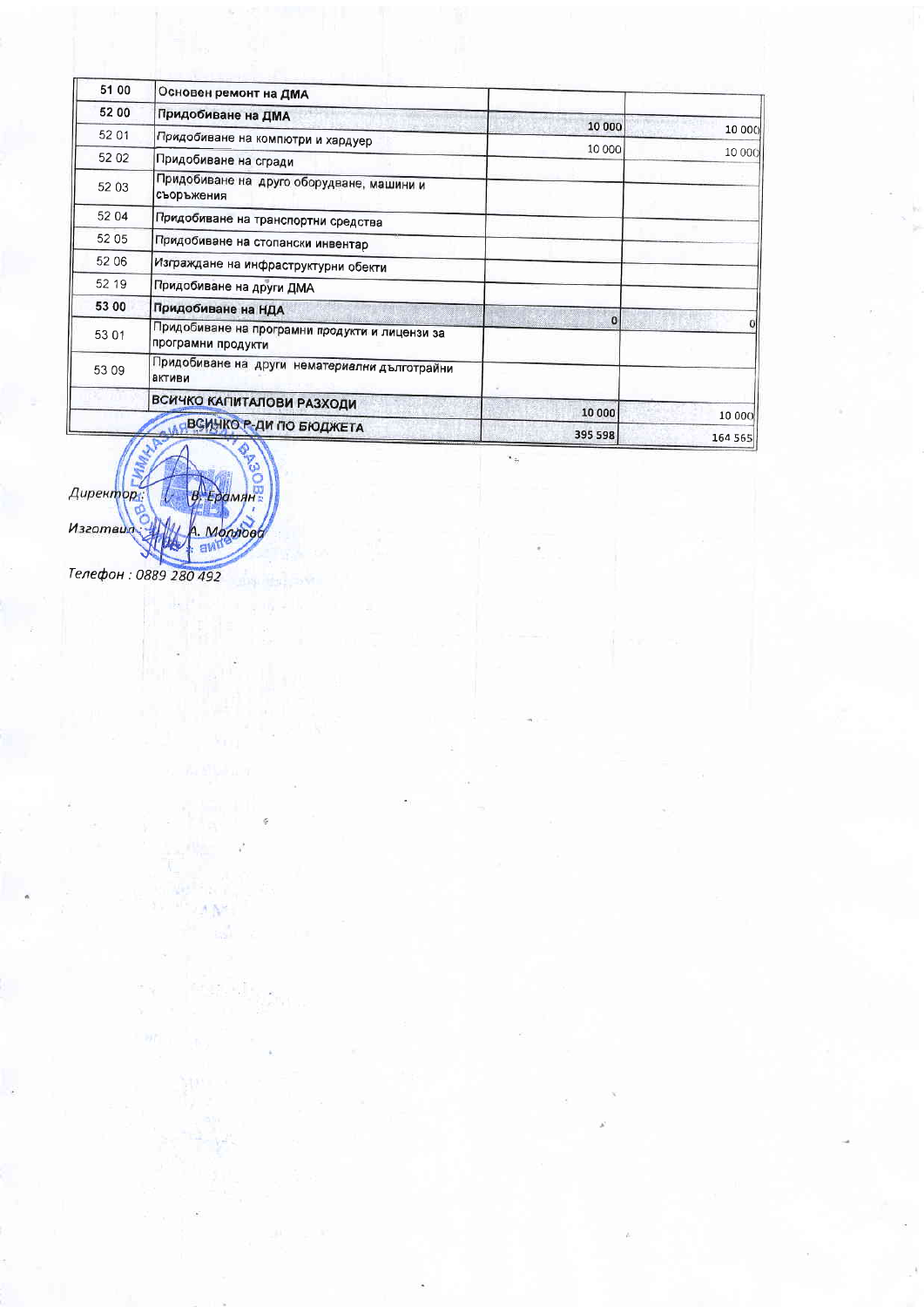## ЕЗИКОВА ГИМНАЗИЯ "ИВАН ВАЗОВ" ОТЧЕТ ЗА КАСОВОТО ИЗПЪЛНЕНИЕ НА БЮДЖЕТА

## за периода 01.01.2019г до 30.06.2019г.

## Функция 3 - Образование

# Д-ст 322 - Делегирани от държавата дейности- гимназия

| <b>Nº HA §§</b> | НАИМЕНОВАНИЕ НА ПАРАГРАФИТЕ                                                              | Уточен план към<br>30.06.2019 г. | Отчет към 30.06.2019г. |
|-----------------|------------------------------------------------------------------------------------------|----------------------------------|------------------------|
| $\mathbf{1}$    | $\mathbf{2}$                                                                             | 3                                | $\overline{a}$         |
| 01 00           | Запл и възн. на перс. нает по тр. и сл. правоотн.                                        | 1751040                          |                        |
| 01 01           | запл. и възн. на перс. нает по тр. правоотн.                                             |                                  | 672 771                |
| 02 00           | Други възн. и плащ. на перс.                                                             | 1751040                          | 672 771                |
| 02 01           | за нещатен персонал нает по трудови правоотношения                                       | 132735                           | 95 685                 |
| 02 02           | за персонала по извънтрудови правоотношения                                              | 14735                            |                        |
| 02 05           | изплатени суми от СБКО, за облекло и други на<br>персонала, с характер на възнаграждение | $\ddot{\phantom{a}}$<br>76 000   | 14735                  |
| 02 08           | обезщетения за персонала с характер на<br>възнаграждение                                 | 27 000                           | 47 5 25<br>26 4 6 4    |
| 02 09           | други плащания и възнагражднения                                                         | 15 000                           |                        |
| 05 00           | Задълж. осигур. вн. от работод.                                                          | 374 673                          | 6961                   |
| 05 51           | осиг. вн. от работод. за ДОО                                                             | 191 011                          | 158 751                |
| 05 52           | осиг. вн. от работод. за УПФ                                                             | 60 003                           | 82 139                 |
| 05 60           | здравно осиг. вн. от работод.                                                            | 83 294                           | 26 746                 |
| 05 80           | вн. за ДЗО от работод.                                                                   | 40 3 65                          | 33 606                 |
| 10 00           | Издръжка                                                                                 | 238 926                          | 16 260                 |
| 10 11           | Храна                                                                                    |                                  | 84 730                 |
| 10 12           | Медикаменти                                                                              |                                  |                        |
| 10 13           | Пост. инв. и облекло                                                                     |                                  |                        |
| 10 14           | Уч. и науч.р-ди, книги за библ.                                                          |                                  |                        |
| 10 15           | материали                                                                                | 40 5 7 1                         |                        |
| 10 16           | вода,горива и енергия                                                                    | 60 000                           | 11 4 5 7               |
| 10 20           | разходи за външни усл.                                                                   |                                  | 39 394                 |
| 10 30           | Текущ ремонт                                                                             | 109 962                          | 32 62                  |
| 10 51           | командировки в страната                                                                  | 25 000                           |                        |
| 10 52           | краткоср. командировки в чужбина                                                         | 2693                             | 942                    |
| 10 53           | дългоср. командировки в чужбина                                                          | 700                              | 316                    |
| 10 62           | разходи за застраховки                                                                   |                                  |                        |
| 1063            | такса ангажимент по заеми                                                                |                                  |                        |
| 1069            | други финансови услуги                                                                   |                                  |                        |
| 1091            | други разходи за СБКО                                                                    |                                  |                        |
| 10 92           | разходи за договорни санкции и неустоийки, съдебни<br>обезщетения и разноски             |                                  |                        |
| 10 98           | други разходи, некласифицирани в другите параграфи и<br>подпараграфи                     |                                  |                        |
| 19 00           | Платени данъци, такси и административни санкции                                          | 5 600                            |                        |
| 1901            | платени държавни данъци, такси, наказателни лихви и<br>административни санкции           | ШI                               | 4885                   |
| 1981            | платени общински данъци, такси, наказателни лихви и<br>административни санкции           | 5 600                            |                        |
|                 |                                                                                          |                                  | 4 8 8 5                |